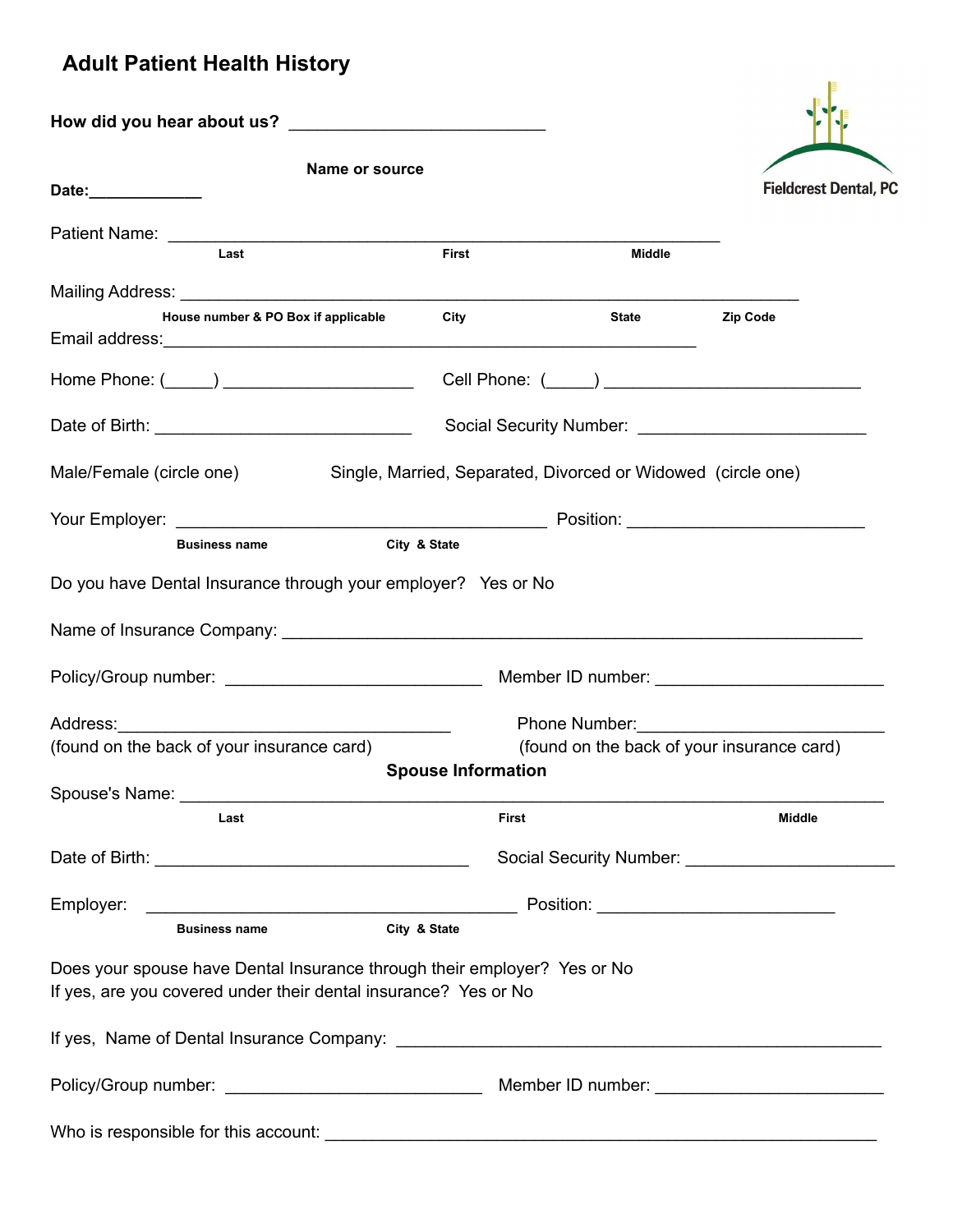| Name                                                                                                                                                                                                                                                    | Relationship                                                                      | Phone#                                                                                                                                             |
|---------------------------------------------------------------------------------------------------------------------------------------------------------------------------------------------------------------------------------------------------------|-----------------------------------------------------------------------------------|----------------------------------------------------------------------------------------------------------------------------------------------------|
|                                                                                                                                                                                                                                                         |                                                                                   | List All Medications You Are Currently Taking or Should be: List All Previous Surgeries with Dates:                                                |
|                                                                                                                                                                                                                                                         |                                                                                   |                                                                                                                                                    |
| <u> 1989 - Johann John Stoff, deutscher Stoffen und der Stoffen und der Stoffen und der Stoffen und der Stoffen u</u><br>Have you ever taken medications for Osteoporosis?<br>Do you use tobacco products?<br><b>History of Drug/Alcohol Addiction?</b> |                                                                                   | Yes / No<br>Yes / No<br>Yes / No<br>Is your General Health Good? Yes / No (if no, why) [19] The Content of the Content of the United States of the |
|                                                                                                                                                                                                                                                         |                                                                                   | Currently under Doctors Care? Yes / No (if so, why) _____________________________                                                                  |
| <b>Women ONLY:</b>                                                                                                                                                                                                                                      | Pregnant/Trying To Get Pregnant? Yes / No<br>Taking Oral Contraceptives? Yes / No | Nursing? Yes / No                                                                                                                                  |
| Are you allergic to any of the following?                                                                                                                                                                                                               |                                                                                   |                                                                                                                                                    |
| Penicillin Yes / No<br>Sulfa Drugs Yes/No Other(s): Manual Communication of the Communication of the Communication of the Communication of the Communication of the Communication of the Communication of the Communication of the Communication of t   |                                                                                   | Codeine Yes/No Acrylic Yes/No Metal Yes/No Latex Yes/No                                                                                            |
| Please circle any of the following conditions that you have currently or have had in the past:                                                                                                                                                          |                                                                                   |                                                                                                                                                    |
| <b>Cardiovascular</b>                                                                                                                                                                                                                                   | Respiratory                                                                       | Liver/Kidney/Gastro-Intestinal                                                                                                                     |
| Angina/Chest Pain                                                                                                                                                                                                                                       | Asthma                                                                            | <b>GERD</b> (Acid Reflux)                                                                                                                          |
| <b>Congenital Heart Problems</b>                                                                                                                                                                                                                        | <b>COPD</b>                                                                       | Hepatitis                                                                                                                                          |
| Heart Attack / Failure                                                                                                                                                                                                                                  | Easily Winded                                                                     | Kidney Problems                                                                                                                                    |
| High / Low Blood Pressure                                                                                                                                                                                                                               | Emphysema                                                                         | Liver Disease (Other)                                                                                                                              |
| Heart Surgery / Artificial Valve                                                                                                                                                                                                                        | <b>Frequent Sinus Trouble</b>                                                     | <b>Ulcers</b>                                                                                                                                      |
| <b>High Cholesterol</b>                                                                                                                                                                                                                                 | <b>Other Breathing Problems</b>                                                   |                                                                                                                                                    |
| <b>Infective Endocarditis</b>                                                                                                                                                                                                                           | Tuberculosis                                                                      | <b>Musculoskeletal</b>                                                                                                                             |
| Irregular Rhythm / Pacemaker                                                                                                                                                                                                                            |                                                                                   | Arthritis / Gout                                                                                                                                   |
| Murmur                                                                                                                                                                                                                                                  | <b>Neural / Neurovascular / Psych</b>                                             | <b>Artificial Joint</b>                                                                                                                            |
| <b>Rheumatic Fever</b>                                                                                                                                                                                                                                  | Alzheimer's / Dementia                                                            | Bone / Muscle Other                                                                                                                                |
|                                                                                                                                                                                                                                                         | Anxiety / Depression                                                              | Osteoporosis                                                                                                                                       |
| <b>Blood</b>                                                                                                                                                                                                                                            | Epilepsy / Seizures                                                               |                                                                                                                                                    |
| Anemia                                                                                                                                                                                                                                                  | Fainting / Dizzy Spells                                                           | <b>Cancer</b>                                                                                                                                      |
| Hemophilia                                                                                                                                                                                                                                              | Glaucoma                                                                          | Cancer (Type)                                                                                                                                      |
| HIV / AIDS                                                                                                                                                                                                                                              | Neuralgia                                                                         | Chemotherapy                                                                                                                                       |
| Bruise Easily / Thin Blood                                                                                                                                                                                                                              | Psychiatric Care (Other) [1994]                                                   | Radiation Therapy                                                                                                                                  |
| Organ Transplant (Received or Donor)                                                                                                                                                                                                                    | <b>Stroke</b>                                                                     |                                                                                                                                                    |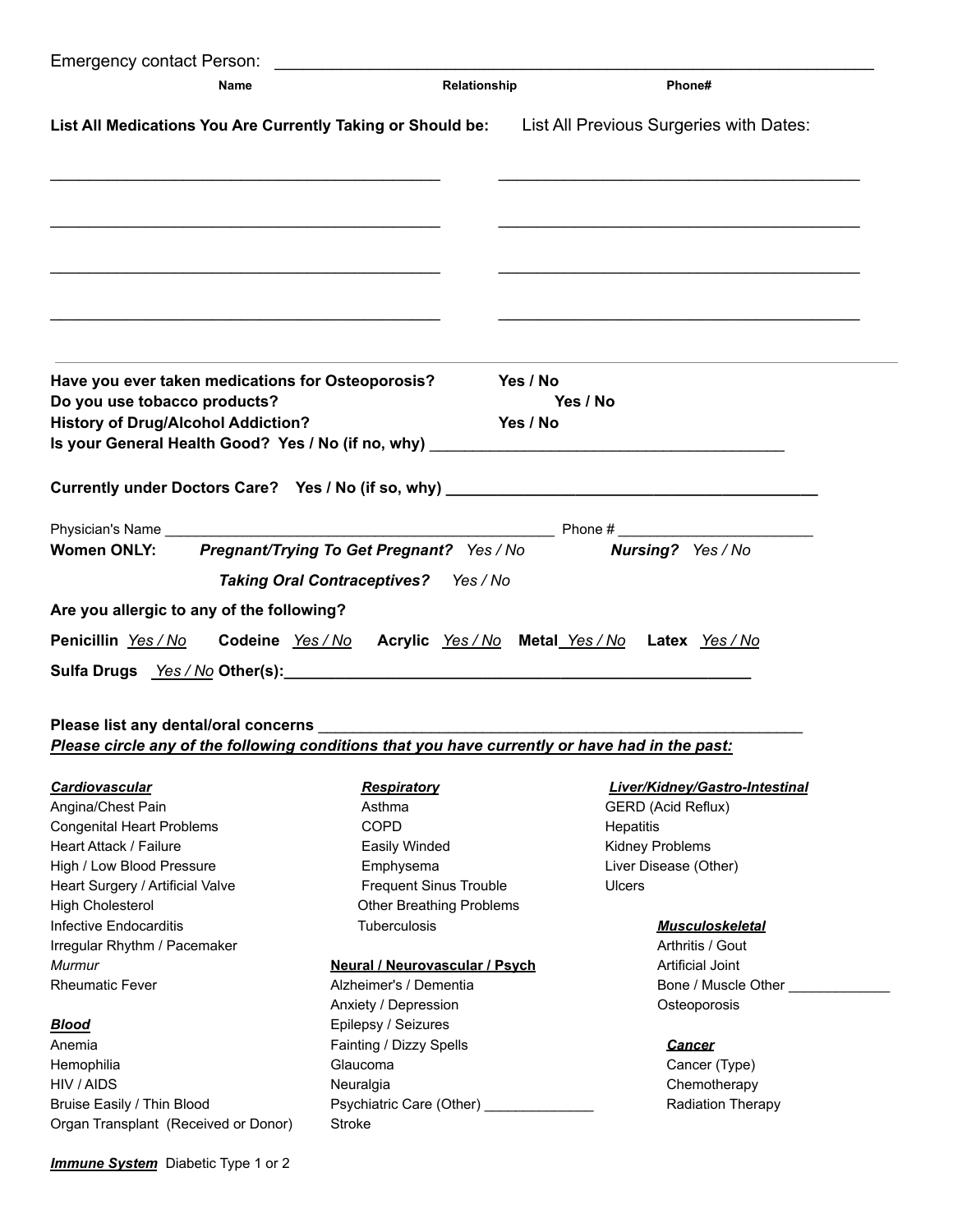## **Please be sure to read, sign and date of all the bottom approvals.**

*Patient, Parent or Guardian:*

This information has been answered to the best of my knowledge, and I will update Dr Hamper, DMD and their staff of any medical changes in the future. My signature authorizes the release of information to my insurance *company and it authorizes assignment of benefits when applicable.*

| Signature: | Date: |  |
|------------|-------|--|
|            |       |  |

*Patient, Parent or Guardian:*

*I hereby agree to the following terms and conditions:*

There is a 5% annually late charge assessed on all balances after 90 days past due. Checks, which are *declared non-sufficient funds, will be charged a \$25.00 service fee. Also, the undersigned agrees to pay* collections fee of 30% of the total owed when sent to collections. All attorney fees and court costs incurred by *the creditor. All the information provided is correct.*

*I have read and understand the above paragraph in its entirety.*

| Signature: | vate. |
|------------|-------|
|            |       |

| Patient, Parent or Guardian:                                                                                  |       |  |
|---------------------------------------------------------------------------------------------------------------|-------|--|
| <b>NOTICE OF PRIVACY PRACTICE</b>                                                                             |       |  |
| I have received a Notice of Privacy Practice                                                                  |       |  |
|                                                                                                               |       |  |
| Signature: Management Contractor Contractor Contractor Contractor Contractor Contractor Contractor Contractor | Date: |  |

*Patient unable or refused to sign acknowledgement*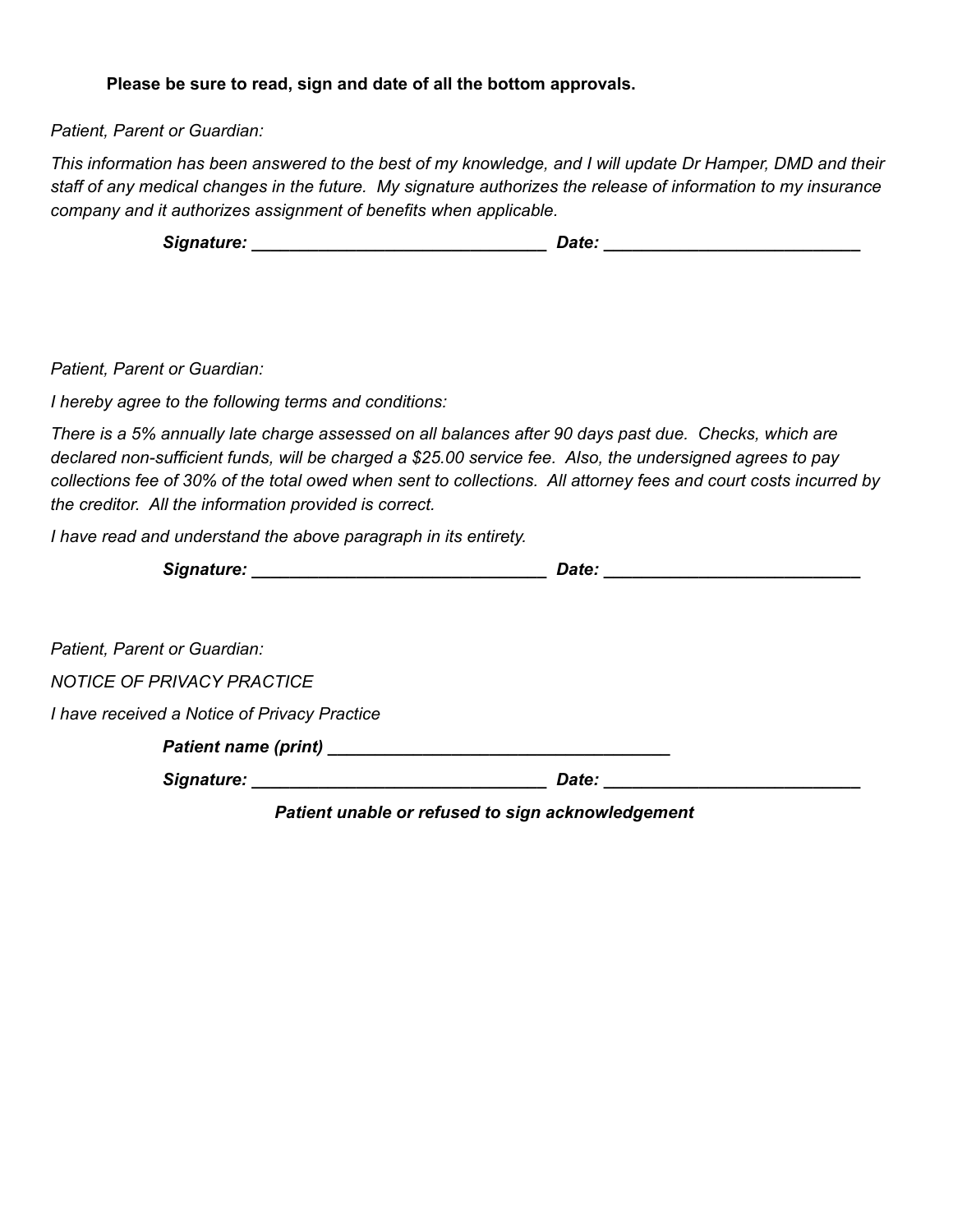

## CONSENT FOR USE AND DISCLOSURE OF HEALTH INFORMATION

PATIENT GIVING CONSENT: Name (Please Print)

\_\_\_\_\_\_\_\_\_\_\_\_\_\_\_\_\_\_\_\_\_\_\_\_\_\_\_\_\_\_\_\_\_\_\_\_\_\_\_\_\_\_\_\_\_\_\_\_

List individuals who you would like involved in your dental care. By writing their names on this form, you consent to the release of your dental information to them. For example, if you want us to be able to discuss dental information, including your treatment and/or financial information, with your husband/wife, you must list their names below. This includes discussing fillings, crowns, insurance payments with them.

Name:\_\_\_\_\_\_\_\_\_\_\_\_\_\_\_\_\_\_\_\_\_\_\_\_\_\_\_\_\_\_\_\_\_\_\_\_\_\_\_\_\_

Relationship: **Example 20** 

Name:

Relationship:

Signature:\_\_\_\_\_\_\_\_\_\_\_\_\_\_\_\_\_\_\_\_\_\_\_\_\_\_\_\_\_\_\_\_\_\_\_\_\_ Date:\_\_\_\_\_\_\_\_\_\_\_\_\_\_\_